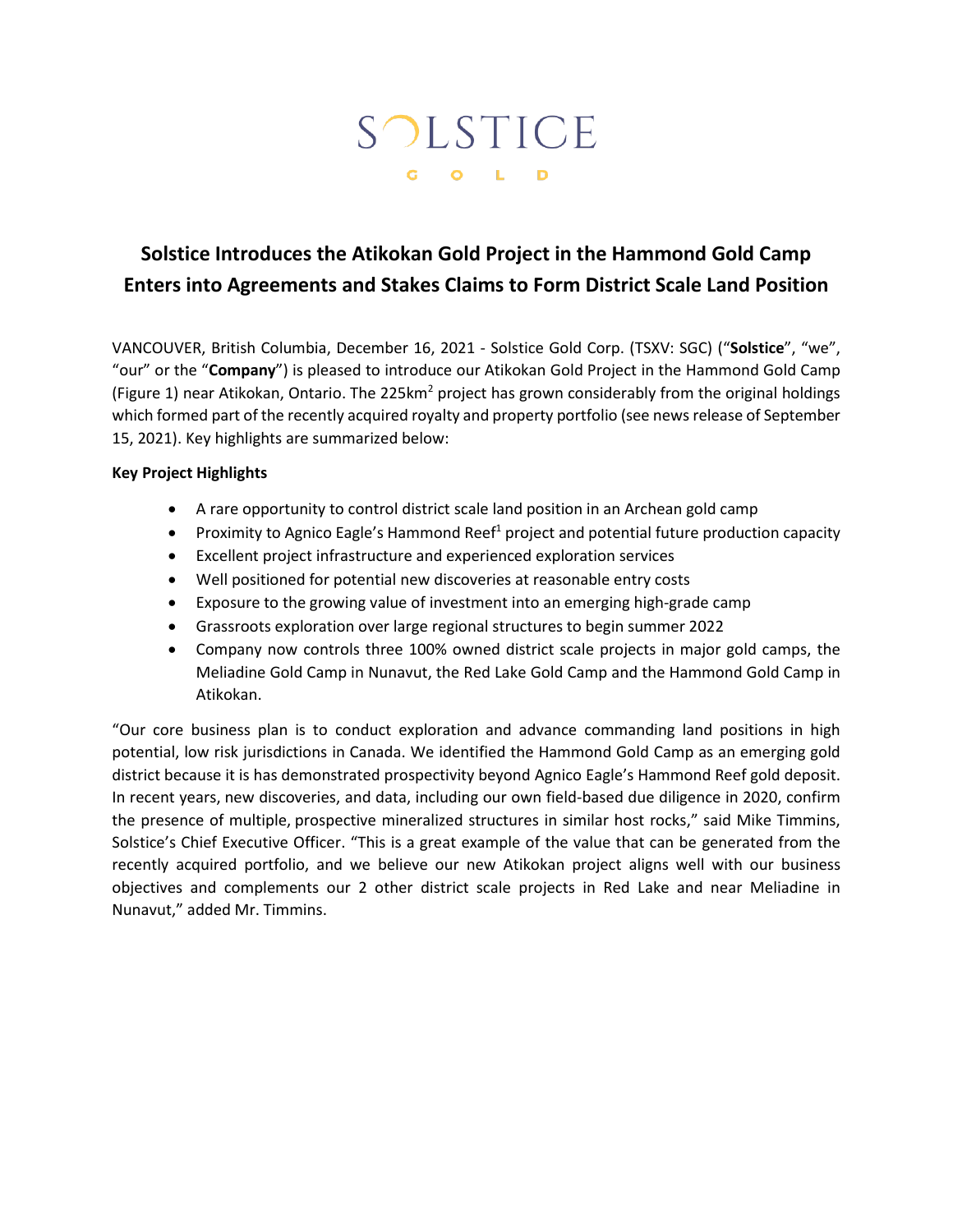

**Figure 1**: Land position in the Hammond Gold Camp after acquisitions and 2021 staking and includes 2020 lake sediments sampling<sup>2</sup>

#### **Regional Geological Setting**

The Solstice land package is largely underlain by the 3-billion-year-old, 100km long Marmion Intrusive Complex ("MIC") which also hosts the Hammond Reef gold deposit. The MIC is traversed by numerous NE and NNE structures which are readily identifiable on magnetic and topographic maps. These are likely long-lived structures but locally are splays off the regional east-west, Quetico fault which bounds the MIC to the south. Known mineral deposits in the belt and recent discoveries are closely associated with these NE to NNE structures and are typically associated with appreciable quartz veining with low to variable amounts of sulphides.

#### **Local Evidence for Mineralized Structures**

At Jackpine, preliminary due-diligence mapping by Solstice in 2020 identified a 1000m<sup>2</sup> area of 100% quartz mineralization (open in all directions) within the Jackpine structure which points to robust fluid flow in an extensional setting. Preliminary sampling by the Sellers of Night Sky in 2021 had identified widespread sulphide mineralization associated with the Mercutio Lake structure which is also believed to trend onto our 100% claims at Jackpine. Recently reported sampling by Agnico Eagle in 2020 (MNDM assessment files) has documented gold along the very extensive NE-trending Melema Lake structure (Figure 1).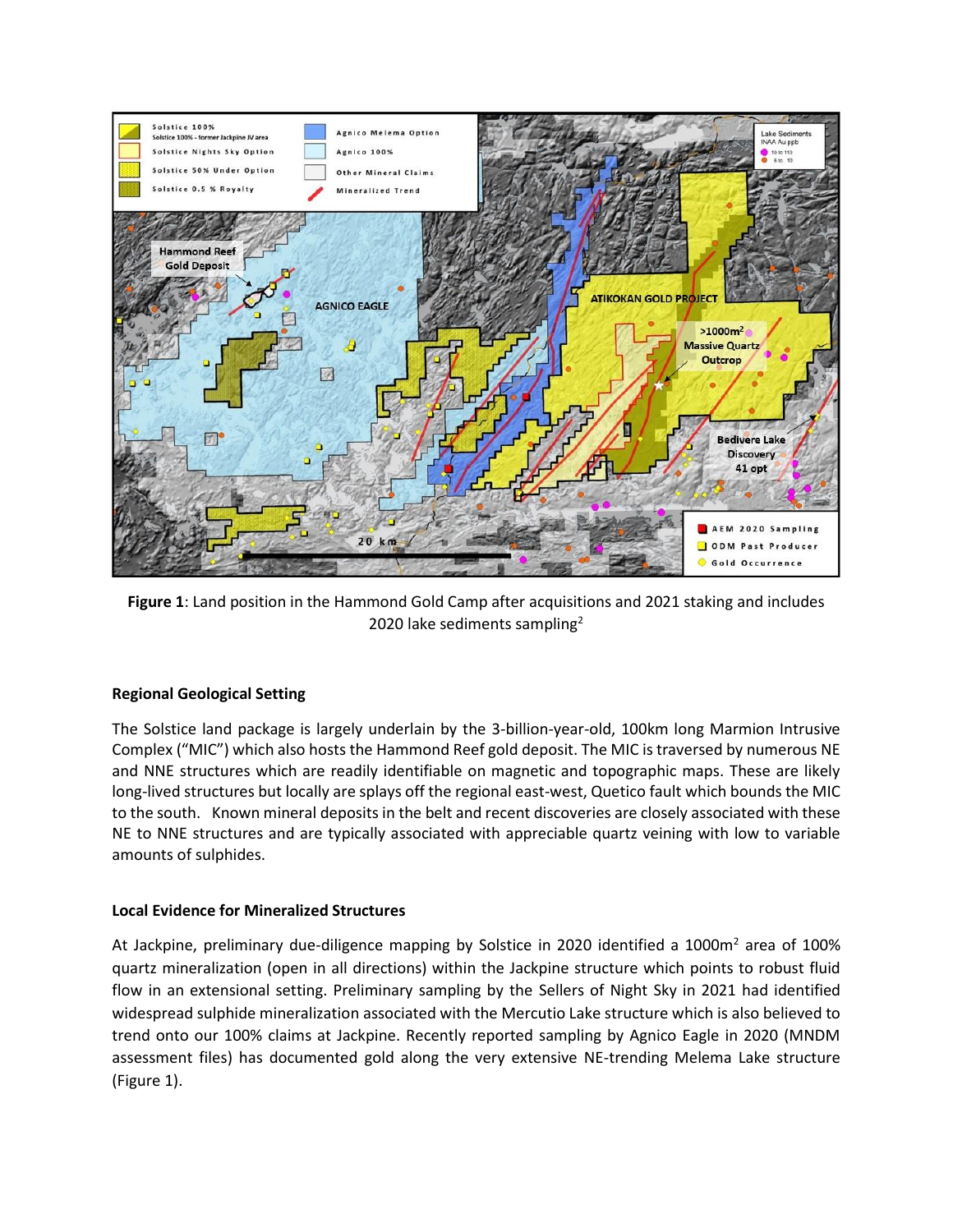Lake sediment sampling by the OGS<sup>2</sup> show that many known gold occurrences in the region are associated with elevated gold in lake sediments. Significantly, there are numerous unexplained gold anomalies, especially in the eastern area of the Solstice claim block (Figure 1). We suspect these may be associated with prominent NNE faults and thus they represent priority areas for follow-up.

Taken together, our view is that it is becoming increasingly clear that there are numerous, previously unrecognized structures, including many on our extensive land holdings which have received little or no exploration. These represent exciting exploration targets.

### **Project Infrastructure**

The claims are road accessible via Trans Canada Highway 11 located ~5km to the south. Local infrastructure includes logging roads, rail, gas and hydro power and an experienced mineral exploration workforce and mining supply, all located within hours of the property.

### **Solstice Enters into Agreement to Acquire Certain Property and an Option in the Atikokan Region**

The Company also announces that it has entered into: (i) a Property Sale Agreement dated December 10, 2021 (the "**Property Purchase Agreement**") with Gravel Ridge Resources Ltd. ("**Grave**l") and 1544230 Ontario Inc. ("**1544230**" and together with Gravel, the "**Sellers**") to purchase the Sellers' 50% interest in certain mining claims known as the Jackpine Project ("**Jackpine**"); and (ii) an Option Agreement dated December 10, 2021 (the "**Option Agreement**" and collectively with the Property Purchase Agreement, the "**Agreements**") with 1544230 (the "**Optionor**") to purchase an option (the "**Option**") to acquire the Optionor's 100% interest in certain mining claims contiguous to Jackpine known as the Nights Sky Project ("**Nights Sky**" and collectively with Jackpine, the "**Claims**").

Pursuant to the Property Purchase Agreement, in consideration for the Jackpine, Solstice has agreed to issue 400,000 common shares ("**Common Shares**") in the capital of Solstice to the Sellers (the "**Jackpine Payment Shares**") and to grant a 1.25% net smelter return ("**NSR**") royalty on the Jackpine in favour of the Sellers, 0.75% of which may be repurchased by Solstice for \$500,000 at any time prior to the commencement of commercial production on the Jackpine. Upon acquisition, Solstice will own a 100% interest in Jackpine.

Pursuant to the Option Agreement, in consideration for the grant of the Option, Solstice has agreed to pay the Optionor \$12,000 in cash. In order to exercise the Option, Solstice must issue 200,000 Common Shares to the Optionor (the "**Option Payment Shares**" and collectively with the Jackpine Payment Shares, the "**Payment Shares**") and make the following cash payments to the Optionor: (i) \$16,000 by December 10, 2022; (ii) \$20,000 in cash by December 10, 2023; and (iii) \$35,000 by December 10, 2024. Following exercise of the Option, the Optioned Claims will be subject to a 1.5% NSR royalty in favour of the Optionor, 0.5% of which may be repurchased by Solstice for \$500,000 any time after the exercise of the Option and prior to the commencement of commercial production.

No finder's fees are payable in connection with the Agreements and the issuance of the Payment Shares are subject to approval of the TSX Venture Exchange.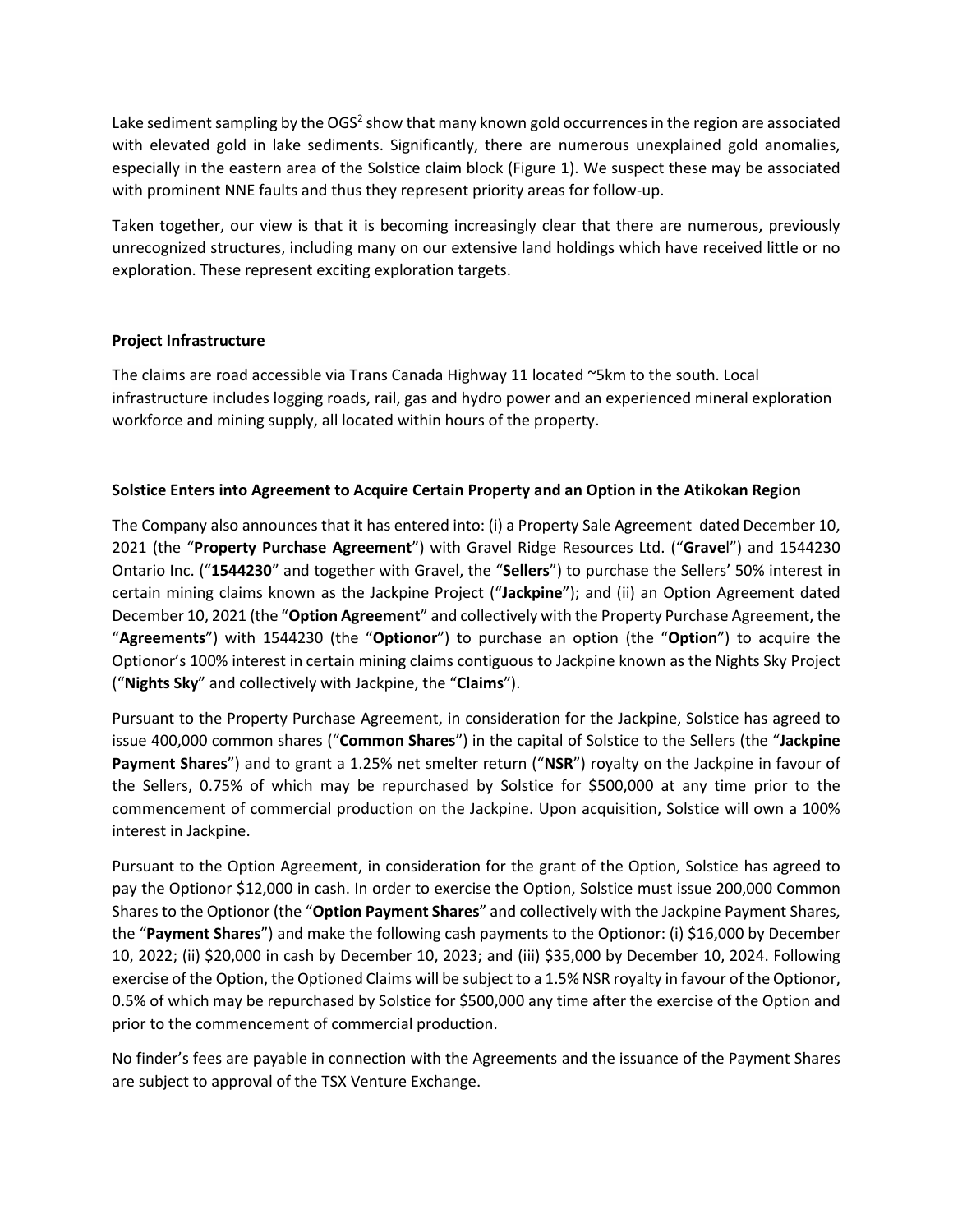*<sup>1</sup>Reference to https://www.agnicoeagle.com/English/operations/reserves-and-resources/default.aspx*

*<sup>2</sup>Ontario Geological Survey 2000. Atikokan area lake sediment survey: Au and PGEs – Operation Treasure Hunt; Ontario Geological Survey, Open File Report 6034, 62p*

#### **About Solstice Gold Corp.**

Solstice is a gold-focused exploration company with high-quality, district scale projects in established mining regions of Canada. Our 174  $km^2$  Red Lake land position is located on the northern extensions of the prolific Red Lake Gold District in Ontario. The RLX Gold Project is located approximately 45km from the Red Lake Mine Complex owned by Evolution Mining. Our district scale Qaiqtuq Gold Project covers 886 km<sup>2</sup> with certain other rights covering an adjacent 683 km<sup>2</sup>, hosts a 10 km<sup>2</sup> gold boulder field and is fully permitted with multiple drill-ready targets. Qaiqtuq is located in Nunavut, Canada, only 26 km from Rankin Inlet and approximately 7 km from the Meliadine gold deposits owned by Agnico Eagle Mines Limited. Our newly formed 225km<sup>2</sup> Atikokan Gold Project is in the Thunder Bay Mining District. Solstice has approximately 152 million shares outstanding.

Solstice is committed to responsible exploration and development in the communities in which we work. For more details on Solstice Gold, our exploration projects and details on our recently acquired portfolio of projects please see our Corporate Presentation available at [www.solsticegold.com.](http://www.solsticegold.com/)

Sandy Barham, M.Sc., P.Geo., Senior Geologist, is the Qualified Person as defined by NI 43-101 standards responsible for reviewing and approving the technical disclosures of this news release.

This news release contains information with respect to the Hammond Reef gold deposit and other properties in the Atikokan region owned or controlled by Agnico Eagle Mines Limited, in respect of which the Company has no interest or rights to explore or mine. Readers are cautioned that the Company has no interest in or right to acquire any interest in any such properties, and that mineral deposits on adjacent or similar properties are not indicative of mineral deposits on the Company's properties and there is no certainty of the same or similar deposits on the Company's properties.

**Neither TSX Venture Exchange nor its Regulation Services Provider (as that term is defined in the policies of the TSX Venture Exchange) accepts responsibility for the adequacy or accuracy of this release.**

For original content and further information on Solstice Gold Corp., please visit our website at [www.solsticegold.com](http://www.solsticegold.com/) or contact:

Phone: (604) 283-7234

[info@solsticegold.com](mailto:info@solsticegold.com)